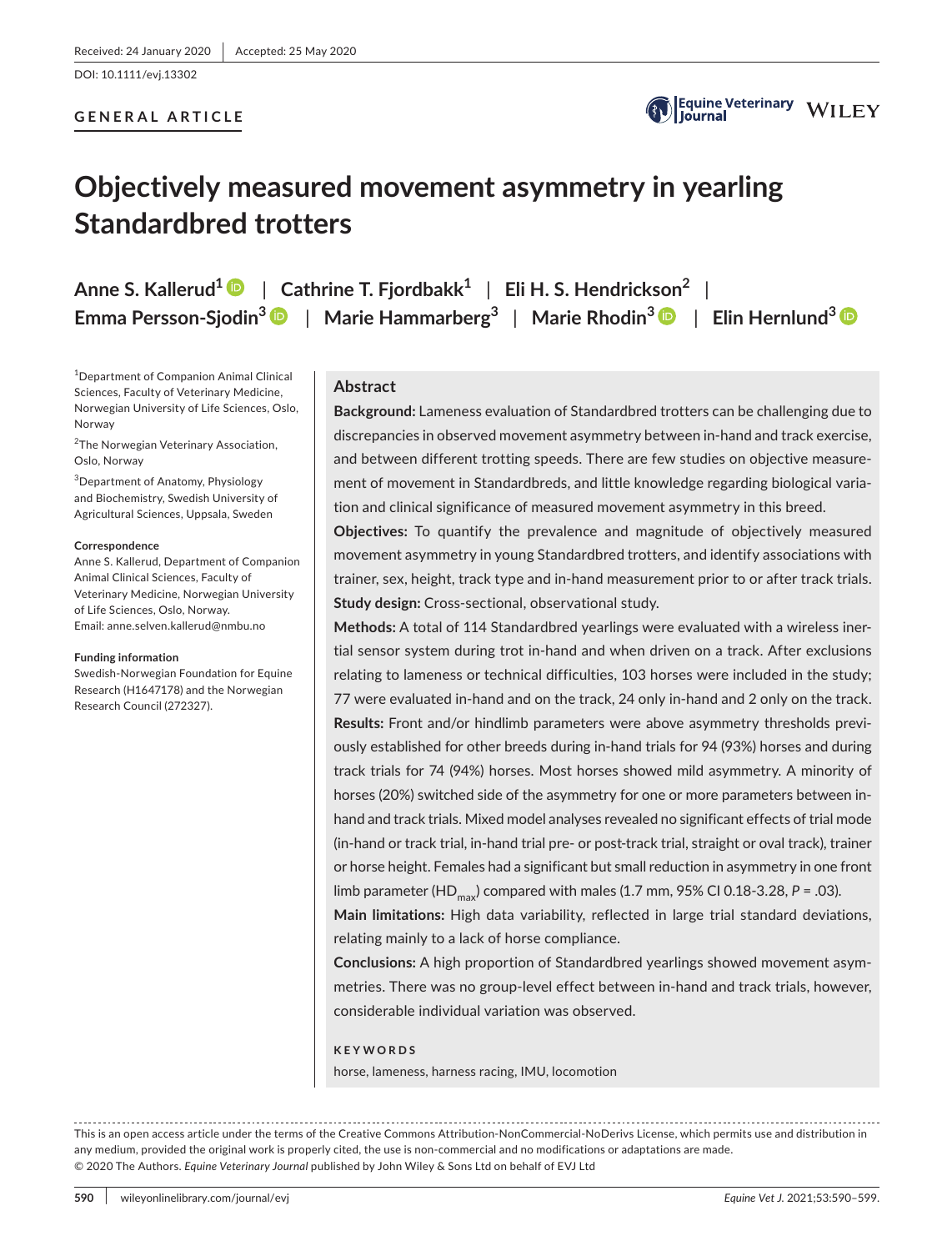# **1** | **INTRODUCTION**

Traditionally, lameness evaluation relies on visually recognising movement asymmetry during walking and trotting in-hand. However, subjective lameness evaluation may be unreliable<sup>1,2</sup> and veterinarians may also show bias when evaluating response to diagnostic analgesia. $^3$  Subjective assessment of movement irregularities can be particularly challenging in the Standardbred trotter. Reasons for this, as suggested by veterinarians experienced in working with Standardbreds,<sup>4</sup> include that lameness seen at trot in-hand may not correlate with lameness during training, and that the observed degree of lameness may vary with trotting speed. With these challenges of subjective lameness evaluation in mind, developing and refining more reliable, objective methods for equine lameness evaluation continues.

Objective measurement of movement asymmetry is possible with wireless technology using inertial measurement unit (IMU) sensors. Threshold criteria for movement asymmetry exist for a commercially available IMU system, and relate closely to between-trial repeatability.<sup>5</sup> However, difficulties remain regarding interpretation of the clinical relevance of IMU measurements in sports horses $^6$  and knowledge is lacking for the Standardbred trotter.

The aim of the current study was to describe the prevalence and magnitude of motion asymmetry in young Standardbred trotters beginning their training, evaluated both in-hand and during driven exercise. Our hypothesis was that asymmetry scores would be higher when evaluating horses in-hand vs driven, as trotting-up in-hand would allow the animals to move more freely vs when exercised within the constraints of a harness and sulky. Additionally, we aimed to investigate potential associations between movement asymmetry and trainer, sex, height, track type and measuring in-hand asymmetry prior to or after track trials.

# **2** | **MATERIALS AND METHODS**

## **2.1** | **Study design and cohort description**

Fifteen trainers were contacted regarding study participation. Twelve agreed to participate. One additional trainer was recruited based on advertisement of the study. Training yard-level inclusion criteria were location (proximity to Oslo, Norway or Stockholm, Sweden), a licensed professional trainer in charge and willingness to participate in the study over time. One additional trainer in southern Sweden was included despite not fulfilling the proximity criteria due to the large number of horses available at the yard.

Horse-level recruitment criteria were breed, age and training level; only Standardbred trotter yearlings that were broken to harness and within the first 6 months of driven exercise were recruited. At each yard, all horses available that fitted the recruitment criteria and were currently in regular training were evaluated. The horses were assessed by their trainer as fit to train, meaning that the trainer had not observed any lameness, or other issues likely to reduce or interrupt training. Horses were excluded if they paced instead of trotted during trials, or there was veterinarian-observed subjective lameness of >2/5 degrees according to the American Association of Equine Practitioners (AAEP) scale (0-5) during the in-hand trial.

# **2.2** | **Clinical examination and measurements of movement asymmetry**

All horses underwent a general physical examination and measurement of height at the withers and pelvis at their training yards or local racetrack, performed by one of the authors (A.S.K., E.H.S.H. or M.H.). The horses were evaluated at the trot driven on a track and in-hand (either before or after driven exercise) with a sensorbased objective movement analysis system (Lameness Locator® by Equinosis® LLC). The horses were trotted in-hand in a straight line by their regular handler or one of the investigators (A.S.K., E.H.S.H., M.R. or E.H.) on a firm ground surface, consisting of either gravel, asphalt, packed dirt or hard packed snow/ice, and as even and level as circumstances allowed. The handler was positioned on the lefthand side of the horse and instructed to trot the horse as straight as possible and without interfering with its head carriage. During in-hand trials, the horse was subjectively assessed for lameness by one veterinarian (A.S.K. or E.H.S.H.). For track trials, the horses were exercised by their usual driver, with their regular tack and according to their planned schedule. All tracks were dirt tracks with a surface of packed dirt/sand, mixed with snow during the winter months. A GPS device (Polar M450, Polar Electro) worn by the driver registered speed, distance and route of the trial. Data from both inhand and track trials were subjectively deemed valid when the horse completed a trial with acceptable straightness and regularity. One in-hand trial and one track trial per horse were used for analysis. As the horses followed their individual scheduled training, the distance trotted per training session varied. For horses exercised over longer distances (>2 km), more than one track trial was collected. If a horse had more than one valid trial, the first trial was used. Default settings (2017 software v1.2r) were used for trial stride selection; preferred stride selection was ≥25 steps.

The movement analysis system sensors were mounted on the poll, pelvis and right front pastern of the horse according to the manufacturers' directions.<sup>7</sup> The pelvis sensor was fastened with extra strong double-sided adhesive tape (Teppeteip, Clas Ohlson) and standard-issue duct tape and covered with additional adhesive tape (Snøgg Animal Polster, Norgesplaster AS) for track trials to prevent loosening. The pastern wrap was secured with elastic tape (Norbind, Norgesplaster AS) to prevent rotation during exercise. The IMU sensors consisted of a tri-axial accelerometer, gyroscope and magnetometer that recorded the vertical acceleration of the head and torso and the angular velocity of the right front limb at 200 Hz with 8-bit digital resolution. A computer tablet with appropriate software received wireless data transmission from the sensors via Bluetooth technology. For trials on oval tracks, the IMU system tablet was placed in a small backpack worn by the driver to ensure continuous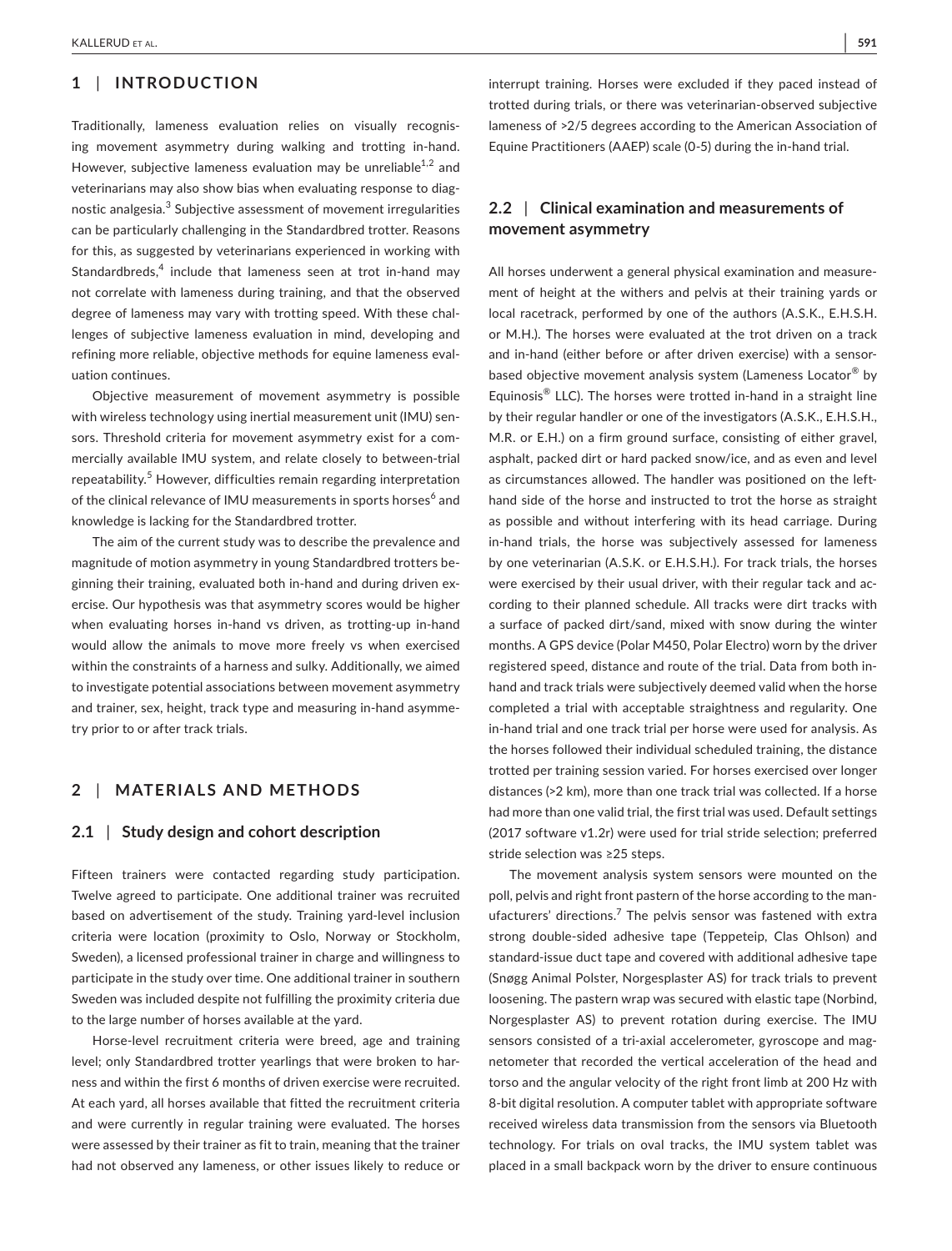connection between the horse-mounted sensors and the receiving computer tablet.

# **2.3** | **Data processing**

Software data output consisted of four parameter values for each trial calculated from the mean difference in head minimum ( $HD_{min}$ ) and head maximum (HD $_{\text{max}}$ ) positions between the right and left diagonal of each trotting stride, and the mean difference in pelvis minimum (PD<sub>min</sub>) and pelvis maximum (PD<sub>max</sub>) positions between the right and left diagonal of each trotting stride.<sup>5</sup> A vector sum (√(HD $_{\sf max}^{-2}$  + HD $_{\sf min}^{-2}$ )) of the mean HD $_{\sf max}$  and HD $_{\sf min}$  values was calculated. Detailed descriptions of the data processing can be found elsewhere.5,6

## **2.4** | **Data analysis**

#### **2.4.1** | **Descriptive data calculations**

Criteria for movement asymmetry were based on recommendations for clinical use by the IMU system provider $^7$  and correspond to published confidence intervals for repeatability of measurements with the system in a variety of non-Standardbred breeds.<sup>5</sup> The asymmetry threshold for the front limb vector sum was 8.5 mm, for front limb  $HD_{min}$  and  $HD_{max}$  was ±6 mm and for hindlimb  $PD_{min}$  and  $PD_{max}$  was ±3 mm; values below these thresholds were defined as symmetric. Furthermore, asymmetry was divided into severity categories based on the amplitude of asymmetry in millimetres. Category intervals were based on an increase in millimetre asymmetry by adding the threshold value (8.5, 6 or 3 mm) to each progressing category. The resulting categories were "mild" (vector sum asymmetry 8.5-17 mm/ front limb asymmetry 6-12 mm/hind limb asymmetry 3-6 mm), "mild-moderate" (17-25.5 mm/12-18 cm/6-9 mm), "moderate" (25.5- 34 mm/18-24 mm/9-12 mm), "moderate-severe" (34-42.5 mm/24- 30 mm/12-15 mm) and "severe" (>42.5 mm/>30 mm/>15 mm). Combined scores were created where the horse was classified as either front or hindlimb asymmetric if one front or hindlimb parameter  $(HD_{min}$  or  $HD_{max}$ , PD<sub>min</sub> or PD<sub>max</sub>) was above its respective threshold. Where relevant, horses were included in both front and hind asymmetry categories. For horses with bilateral asymmetry in either the front or the hindlimbs, each horse's combined severity score within the front or hindlimb category was based on the limb with the highest asymmetry score.

Horses which had been successfully measured both in-hand and driven and which had asymmetry identified in the in-hand trial were assigned to one of three categories: Same limb asymmetry present during both in-hand and track trials; limb asymmetry absent in the track trial or limb asymmetry changed during the track trial (left to right or vice versa).

For each limb parameter (HD<sub>min</sub>, HD<sub>max</sub>, PD<sub>min</sub> and PD<sub>max</sub>), a standard deviation (SD) was reported in the software data output,

giving a measure of variability of the strides collected in the trial. Trial SD magnitude is categorised based on distance from the trial mean, where a SD value less than or close to the parameter mean indicates a fairly consistent trial. $^7$  In our study, SD categories were made based on the distance of the SD value from the respective asymmetry parameter mean. The three SD magnitude categories were (a) trials with an SD of more than 120% of its respective mean (high variability); (b) trials with SD between 50% and 120% of mean (moderate variability) and (c) trials with SD below 50% of mean (low variability). These categories correspond to the levels of evidence (weak, moderate and strong) presented in the IMU system output data (AIDE statement).

## **2.4.2** | **Model building**

Movement asymmetry data were analysed using open software (R, version 3.6.1, The R Foundation for Statistical Computing). Mixed models were created using the two-sided lmer function in the lme4 package. Four models were created, where each outcome variable was the absolute values of one of the four asymmetry parameters  $HD_{min}$ ,  $HD_{max}$ ,  $PD_{min}$  and  $PD_{max}$ . In all models, fixed effects were trial mode (with the levels: in-hand or track trial, in-hand trial pre- or post-track trial, straight or oval track), sex (male or female), height at the withers and height difference between the withers and pelvis. Trial speed and surface were not included in the model as these were considered similar for all horses. Horse nested within trainer was entered as a random effect (random intercept) in all models. Normality of residuals was checked using q-q plots and homoscedasticity by plotting the residuals against the fitted values. Evaluation of statistical significance was made using type II *P*-values generated by a Wald *F* test with Kenward-Roger approximated *df* using the ANOVA function in the car package. Post-hoc pairwise comparisons were performed using the lsmeans function with Satterthwaite approximated *df* in the lsmeans package. The level of significance was defined as *P* ≤ .05.

## **3** | **RESULTS**

#### **3.1** | **Study population and measurements**

A total of 114 horses were recruited to the study, with a median of 5 horses per trainer (range 1-29 horses). Age in months at the time of measurement was  $17.8 \pm 1.5$ , 17.5 (mean  $\pm$  SD, median). Four horses had been broken for harness within the past 3-6 months, all other horses within 3 months of measurement. A flowchart illustrating the distribution of horses and trials, reasons for exclusion and the number of successful in-hand and track trials is presented in Figure 1. Incomplete data were due to technical issues where the trial for unknown reasons could not be analysed by the system software.

A total of 180 trials from 103 horses were included; 56 males (55 stallions, 1 gelding) and 47 females. Median height at the withers was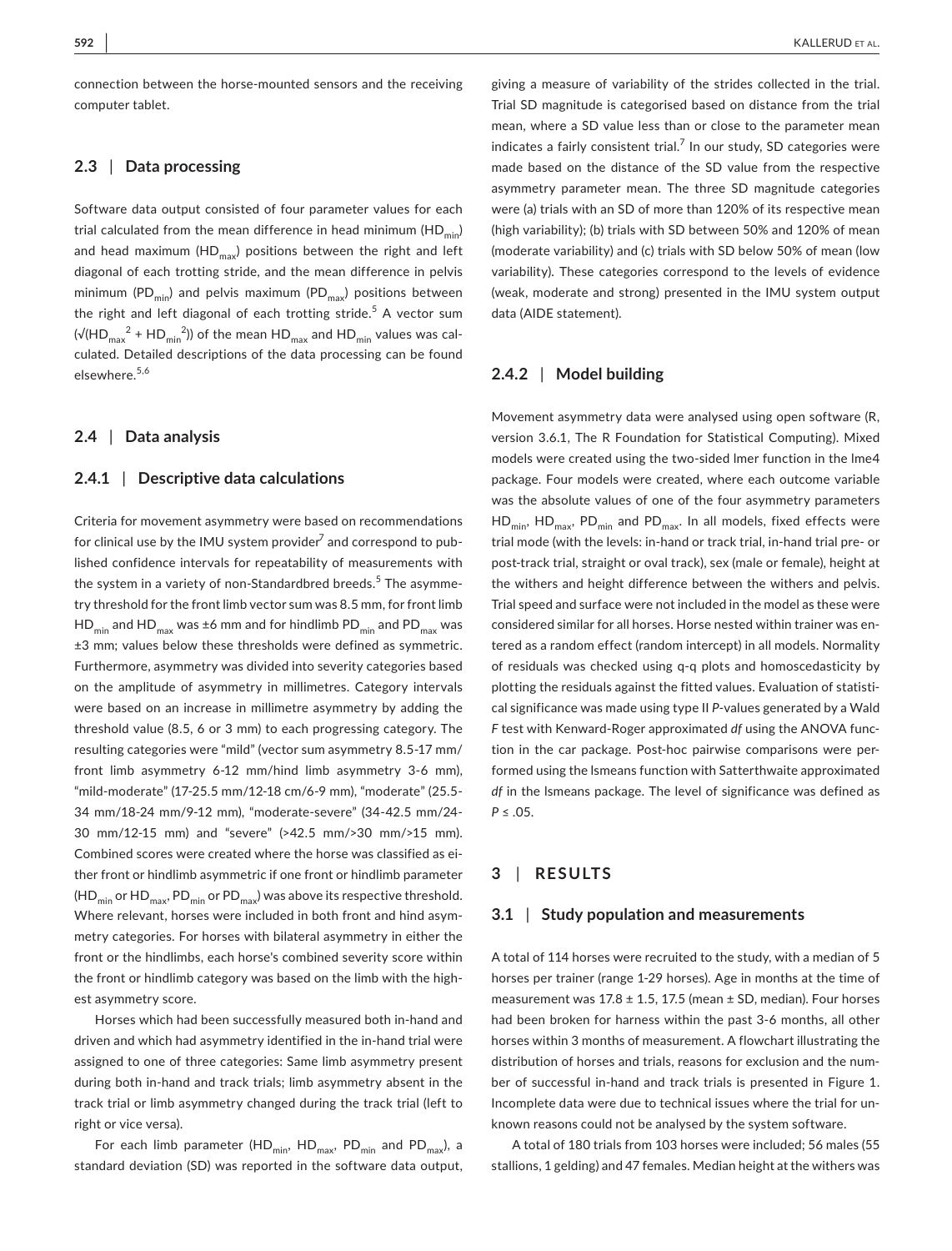

**FIGURE 1** Flowchart of number of horses and trials in the study

153 cm (range 139-165 cm), median height at the pelvis was 157 cm (range 145-166 cm) and the median height difference between the withers and pelvis was 4 cm (range 1-9 cm). Data on height were missing for one horse.

Gait was evaluated in-hand before ( $n = 44$ ) or after ( $n = 45$ ) driven exercise. For in-hand trials,  $37 \pm 13.9$  strides (mean  $\pm$  SD) were evaluated, whereas  $302 \pm 276.2$  strides were evaluated for driven trials. In-hand, 20 horses had trials where stride selection was below 25 strides per trial for front and/or hindlimbs. For these horses a minimum of 18 strides were evaluated. Speed in track trials was 5.0  $\pm$  0.6 m/s (18.1  $\pm$  2.3 km/h); speed data were missing for five horses. Horses were driven either on straight (n = 30) or oval (n = 49) tracks. On oval tracks, 30 horses were driven clockwise and 19 anticlockwise. Tracks were either not banked or the horses were driven on a nonbanked part of the track.

## **3.2** | **Descriptive statistics**

Of the 103 horses included for analysis, 91 (88%) horses were defined as having asymmetry using the manufacturer-recommended thresholds. None of the 77 horses with both in-hand and track trials were found to be below recommended thresholds for all parameters in both trials. Values for one or more front or hindlimb parameters were above thresholds for 94 of 101 horses (93%) evaluated in-hand. In 79 horses that had data collected during track exercise, 74 horses (94%) had one or more front or hindlimb parameter values defined as above the recommended thresholds. In total, during 180 in-hand and track trials, one or more parameters were above thresholds in 166 trials (92%). For one trial, all standard deviations were lower than their respective parameter mean values (HD<sub>min</sub>, HD<sub>max</sub>, PD<sub>min</sub> and PD<sub>max</sub>). For all other symmetric and asymmetric trials, at least one asymmetry parameter had a SD greater than its respective mean. An overview of the horses exceeding the recommended thresholds for front and/or hindlimb parameters and in-hand and on the track is detailed in Table 1.

During in-hand trials, contralateral forelimb and hindlimb asymmetry was recorded in 22 horses, and ipsilateral asymmetry in 18 horses. For track trials, 12 horses had contralateral fore and hindlimb asymmetry and 14 horses had ipsilateral asymmetry. An overview of the distribution of asymmetry severity is presented in Figure 2 and distribution of asymmetry categories for individual limbs is presented in Figure S1. In the 71 horses measured both in-hand and driven which had asymmetry in-hand, 14 (20%) horses switched the side of the asymmetry in at least one front or hindlimb parameter between the trials (Figure 3). The remaining 57 horses had asymmetry of the same limb(s) during both trials. Table 2 shows the increase or decrease in asymmetry of horses with same limb asymmetry between in-hand and track trials.

## **3.3** | **Effects of trainer, sex, height and trial mode**

For the  $HD<sub>min</sub>$  and PD<sub>min</sub> models, the residuals deviated from normality and a square root transformation rendered reasonably normally distributed residuals. Females had significantly lower  $HD_{max}$  than males (mean difference 1.7 mm, 95% CI 0.18-3.28, *P* = .03) but other asymmetry parameters were not associated significantly with sex. There were no significant associations between trainer, trial mode (in-hand or track trial, in-hand trial pre- or post-track trial, straight or oval track), height at the withers and height difference between withers and pelvis and asymmetry parameters  $HD_{min}$ ,  $HD_{max}$ ,  $PD_{min}$  and  $PD_{max}$ .

# **4** | **DISCUSSION**

Our data demonstrate that a large proportion of Standardbred yearlings in regular training display asymmetry at the trot both when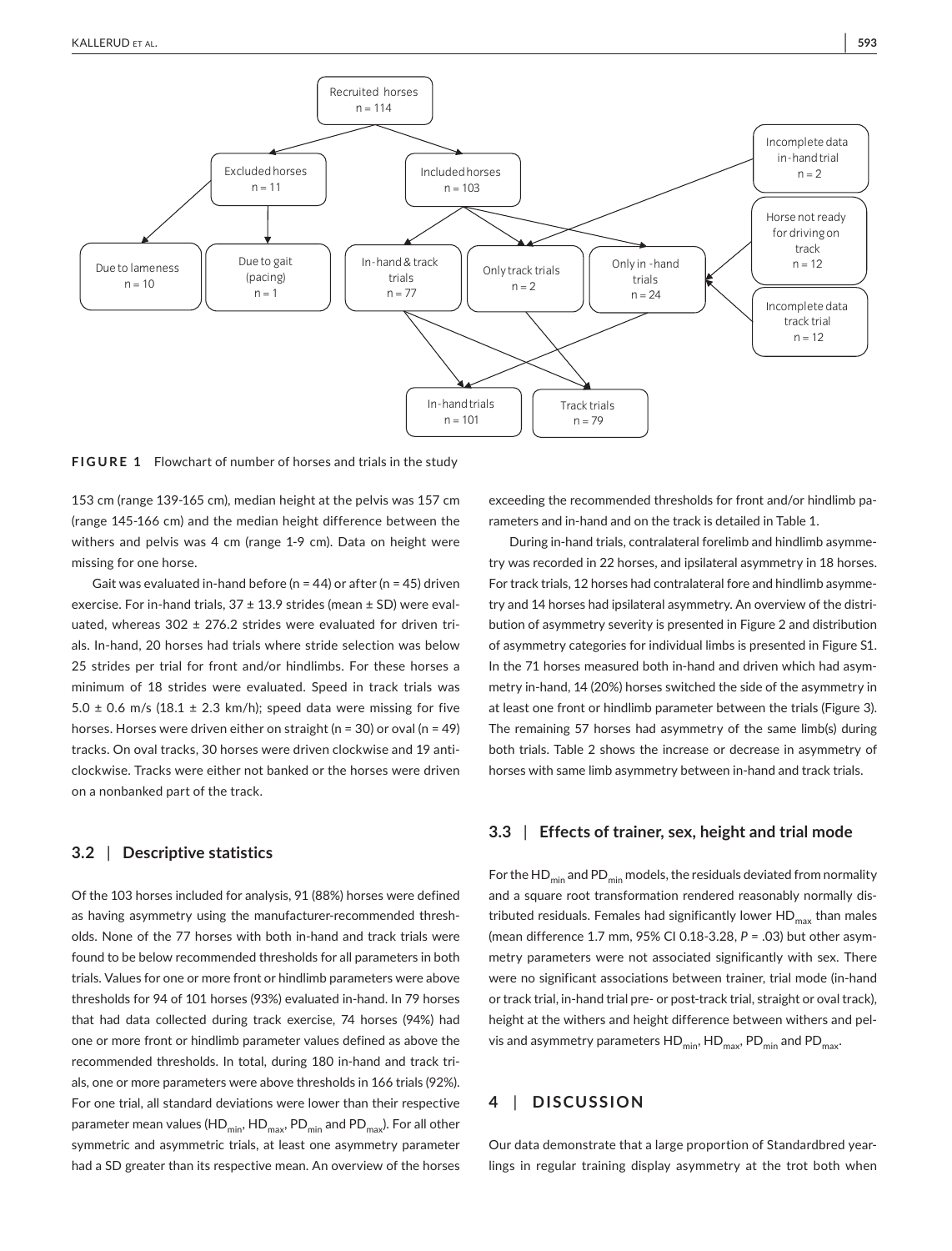| 6.3 to 30.0<br>9.6 to 34.8<br>6.1 to 21.8<br>3.2 to 11.9<br>3.0 to 10.4<br>6.0 to 19.8<br>6.4 to 20.2<br>14.2<br>$-13.6$<br>$11.6$<br>$-6.0$<br>10.2<br>$-10.0$<br>$-11.6$<br>$-16.2$<br>5.2<br>$-4.9$<br>$-10.4$<br>5.9<br>18.1<br>$11.7\,$<br>22, 30%<br>25, 27%<br>25, 27%<br>30, 32%<br>23, 24%<br>21, 22%<br>24, 26%<br>26, 28%<br>12, 16%<br>24, 32%<br>17, 23%<br>31, 42%<br>23, 24%<br>17, 18%<br>27, 29%<br>$HDmax$ , right<br>$HD_{max}$ , right<br>HD <sub>min</sub> , right<br>$HD_{min}$ , right<br>$PD_{\text{max}}$ , right<br>PD <sub>min</sub> , right<br>$HDmax$ , left<br>$HDmax$ , left<br>$HD_{min}$ , left<br>$HD_{min}$ , left<br>$PD_{min}$ , left<br>$PD_{\text{max}}$ , left<br>VS, right<br>VS, right<br>VS, left<br>In-hand<br>Track | $-6.9$ to $-16.3$<br>$-9.6$ to $-28.8$<br>$-3.3$ to $-10.4$<br>$-6.1$ to $-27.9$ | 22.5<br>20.6<br>14.4<br>18.1 | $\frac{1}{2}$   | moderate variability         | low variability              |
|------------------------------------------------------------------------------------------------------------------------------------------------------------------------------------------------------------------------------------------------------------------------------------------------------------------------------------------------------------------------------------------------------------------------------------------------------------------------------------------------------------------------------------------------------------------------------------------------------------------------------------------------------------------------------------------------------------------------------------------------------------------|----------------------------------------------------------------------------------|------------------------------|-----------------|------------------------------|------------------------------|
|                                                                                                                                                                                                                                                                                                                                                                                                                                                                                                                                                                                                                                                                                                                                                                  |                                                                                  |                              |                 |                              |                              |
|                                                                                                                                                                                                                                                                                                                                                                                                                                                                                                                                                                                                                                                                                                                                                                  |                                                                                  |                              |                 |                              | 0                            |
|                                                                                                                                                                                                                                                                                                                                                                                                                                                                                                                                                                                                                                                                                                                                                                  |                                                                                  |                              | 11              | $\Xi$                        |                              |
|                                                                                                                                                                                                                                                                                                                                                                                                                                                                                                                                                                                                                                                                                                                                                                  |                                                                                  |                              | $\overline{a}$  | 11                           | $\circ$                      |
|                                                                                                                                                                                                                                                                                                                                                                                                                                                                                                                                                                                                                                                                                                                                                                  |                                                                                  |                              | 11              |                              |                              |
|                                                                                                                                                                                                                                                                                                                                                                                                                                                                                                                                                                                                                                                                                                                                                                  |                                                                                  | $\frac{4}{2}$                | $\frac{4}{2}$   | $\frac{4}{2}$                | $\stackrel{\triangle}{\geq}$ |
|                                                                                                                                                                                                                                                                                                                                                                                                                                                                                                                                                                                                                                                                                                                                                                  |                                                                                  | $\frac{4}{2}$                | $\frac{4}{2}$   | $\stackrel{\triangle}{\geq}$ | $\sum_{i=1}^{n}$             |
|                                                                                                                                                                                                                                                                                                                                                                                                                                                                                                                                                                                                                                                                                                                                                                  |                                                                                  | 7.3                          | 13              | $\overline{a}$               | $\circ$                      |
|                                                                                                                                                                                                                                                                                                                                                                                                                                                                                                                                                                                                                                                                                                                                                                  |                                                                                  | 9.0                          | $\overline{4}$  | 11                           | $\circ$                      |
|                                                                                                                                                                                                                                                                                                                                                                                                                                                                                                                                                                                                                                                                                                                                                                  |                                                                                  | 6.8                          | $\overline{4}$  | $\overline{4}$               |                              |
|                                                                                                                                                                                                                                                                                                                                                                                                                                                                                                                                                                                                                                                                                                                                                                  | $-3.1$ to $-11.4$                                                                | 6.6                          | 12              | 15                           | $\circ$                      |
|                                                                                                                                                                                                                                                                                                                                                                                                                                                                                                                                                                                                                                                                                                                                                                  |                                                                                  |                              |                 |                              |                              |
|                                                                                                                                                                                                                                                                                                                                                                                                                                                                                                                                                                                                                                                                                                                                                                  |                                                                                  | 13.4                         | $\Omega$        | 12                           | $\circ$                      |
|                                                                                                                                                                                                                                                                                                                                                                                                                                                                                                                                                                                                                                                                                                                                                                  | $-6.2$ to $-17.9$                                                                | 14.6                         |                 | 5                            | $\circ$                      |
|                                                                                                                                                                                                                                                                                                                                                                                                                                                                                                                                                                                                                                                                                                                                                                  |                                                                                  | 12.6                         | $\overline{10}$ | 12                           | $\sim$                       |
|                                                                                                                                                                                                                                                                                                                                                                                                                                                                                                                                                                                                                                                                                                                                                                  | $-6.1$ to $-15.6$                                                                | 15.7                         | 12              | m                            | $\circ$                      |
|                                                                                                                                                                                                                                                                                                                                                                                                                                                                                                                                                                                                                                                                                                                                                                  | 8.5 to 20.5<br>13.4                                                              | N/A                          | $\frac{4}{2}$   | $\frac{4}{2}$                | $\frac{4}{2}$                |
| $-13.8$<br>18, 24%<br>VS, left                                                                                                                                                                                                                                                                                                                                                                                                                                                                                                                                                                                                                                                                                                                                   | $-9.1$ to $-21.8$                                                                | $\frac{4}{2}$                | $\frac{4}{2}$   | $\frac{4}{2}$                | $\stackrel{\triangle}{\geq}$ |
| 3.1 to 27.5<br>7.4<br>23, 31%<br>PD <sub>min</sub> , right                                                                                                                                                                                                                                                                                                                                                                                                                                                                                                                                                                                                                                                                                                       |                                                                                  | 7.8                          | $\Omega$        | 11                           | $\sim$                       |
| $-7.1$<br>18, 24%<br>PD <sub>min</sub> , left                                                                                                                                                                                                                                                                                                                                                                                                                                                                                                                                                                                                                                                                                                                    | $-3.1$ to $-11.2$                                                                | 6.4                          | 5               | 11                           | $\sim$                       |
| 3.2 to 13.0<br>5.1<br>18, 24%<br>PD <sub>max</sub> , right                                                                                                                                                                                                                                                                                                                                                                                                                                                                                                                                                                                                                                                                                                       |                                                                                  | 4.8                          | $\circ$         | 11                           | $\overline{\phantom{0}}$     |
| $-5.9$<br>23, 31%<br>$PD_{max}$ , left                                                                                                                                                                                                                                                                                                                                                                                                                                                                                                                                                                                                                                                                                                                           | $-3.1$ to $-11.2$                                                                | 6.3                          | $\circ$         | $\overline{4}$               | $\circ$                      |

 $\frac{6}{5}$ ż.  $\bar{5}$  $\mathbf{r}$ m pervis minimum/maximum positions between right and lett portions or the stride; 5L), standard deviation; NA, not app<br>moderate variability, SD > 50% and <120% of parameter mean; Trials with low variability, SD < 50% of pa moderate variability, SD > 50% and <120% of parameter mean; Trials with low variability, SD < 50% of parameter mean.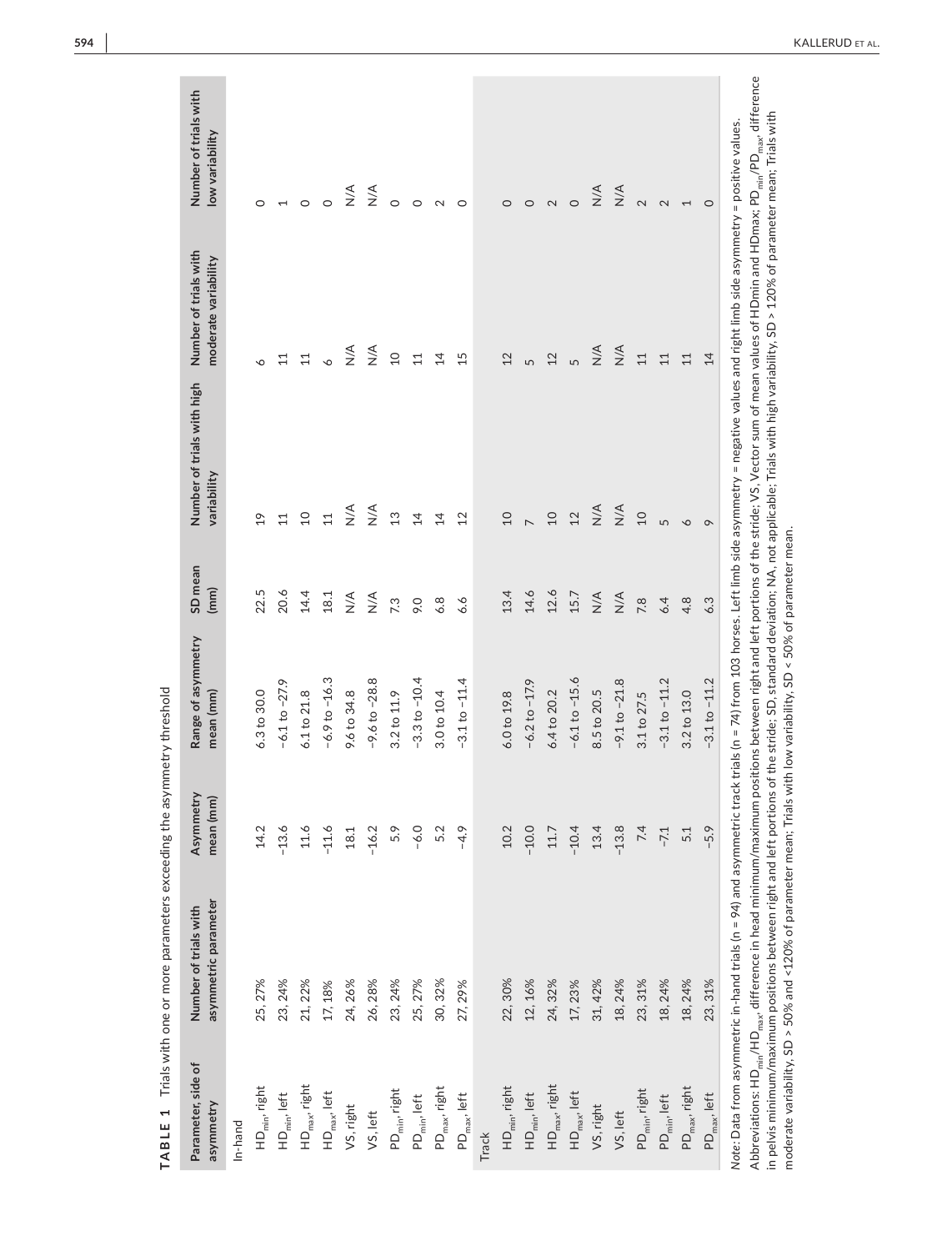**FIGURE 2** Distribution of limb asymmetry categories for combined front or hindlimb parameters. Horses; n = 103, in-hand trials;  $n = 101$ , track trials;  $n = 79$ . Asymmetry in mm per category for front limb/hindlimb: Symmetric: 0-6/0-3/, mild: 6-12/3-6, mild-moderate: 12-18/6-9, moderate: 18-24/9-12, moderate-severe: 24-30/12-15, and severe: >30/>15



evaluated in-hand and when driven on the track. Our hypothesis that horses would trot more symmetrically when exercised within the constraints of a harness and sulky was not supported by the data we collected. Although no associations between exercise mode and asymmetry parameters were found at the group level, our descriptive data show that evaluating young Standardbreds both in-hand and on the track reveals individual differences in the magnitude of asymmetry and sometimes the side of the asymmetry between the in-hand and track trials.

The large SDs demonstrate substantial within-trial variability, representing a potential source of uncertainty for both visual and objective assessment of movement asymmetry in this population of young horses, also accounting for the main limitation of our study. One of the biggest challenges we encountered in data collection was acquiring acceptable trot-ups in-hand from excitable yearlings. Although this affects our data, it also reflects the clinical reality faced by equine practitioners. We specifically chose to

investigate this age group as the results from this study may serve as reference values for expected movement asymmetry in yearling Standardbred trotters. The yearlings were evaluated at the initiation of training to minimise the likelihood that they had accrued training-related injuries. It is not clear whether we are measuring widespread hitherto undetected subclinical, pain-mediated disease or whether the asymmetry documented in this group of young horses represents biological variation which might be different across breeds and disciplines.

In general, horses experiencing unvarying orthopaedic pain show consistent movement asymmetry of the same limb(s) due to offloading of the affected structures through changes in loading and force production.<sup>8</sup> Horses which were subjectively lame at recruitment were excluded. The yearlings found to be asymmetrical in the current study did not undergo further orthopaedic or neurological examination; therefore, we cannot draw any conclusions as to if or to what extent musculoskeletal or neurological disease and/or pain caused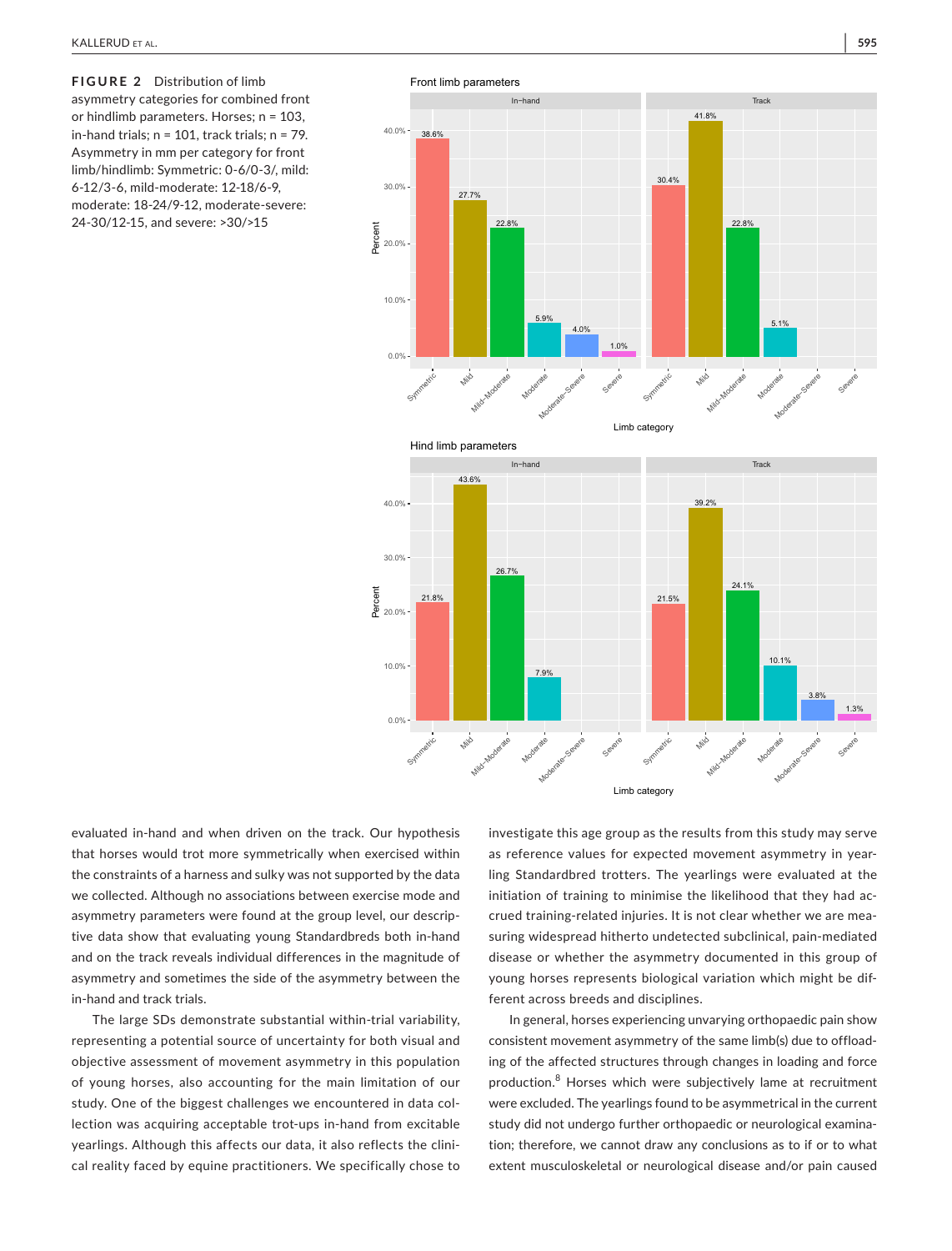

**FIGURE 3** Horses (n = 14) that switched sides of limb asymmetry between in-hand and track trials. Each colour in the line plot represents an individual horse. Left limb side asymmetry = negative values and right limb side asymmetry = positive values. Red stippled line denotes the asymmetry threshold for the parameter  $(HD_{min}/$  $HD_{max}$  6 mm,  $PD_{min}/PD_{max}$  3 mm). VS, vector sum of mean values of  $HD_{min}$  and  $HD_{max}$ ;  $HD_{min}$ /HD<sub>max</sub>, difference in head minimum/maximum positions between right and left portions of the stride;  $PD_{min}/$ PD<sub>max</sub>, difference in pelvis minimum/ maximum positions between right and left portions of the stride. Data for VS not shown  $(n = 3)$ 

the measured asymmetry. The data collected and presented here are aimed at describing the prevalence and magnitude of movement asymmetry in young Standardbreds in training, and not its underlying causes. One might argue that it is improbable that almost all yearlings in a cohort could be affected by orthopaedic pain, especially at such an early age and prior to any substantial training. The young age of the horses in this study may influence the measurements. Varying degrees of locomotor incoordination and inconsistent asymmetric movement were observed during subjective assessment of the horses. As in young children, $^9$  stabilisation of movement frequency and pattern might increase with maturation and increased neuromuscular control in young horses. The horses in this study were not specifically assessed regarding potential ataxia relating to neurological disease. Although the incidence of clinical signs related to cervical vertebral disease is higher in young horses,<sup>10</sup> Standardbreds are less likely to be affected than other breeds such as Thoroughbreds. $10,11$ 

Horses were included in this study on a presumption of being 'fit to train', implying 'soundness'. It is debatable whether 'soundness' as assessed by non-veterinary professionals is an appropriate criterion for selecting nonlame horses.<sup>12</sup> Keeping in mind that 'sound' horses are not necessarily expected to be perfectly symmetrical, our cohort nevertheless show mean asymmetries close to those from horses with induced lameness $^{13}$  and horses with clinical lameness that responded to diagnostic analgesia.<sup>14,15</sup> In our study, objective asymmetry data were collected from all yearlings that fulfilled the recruitment criteria at the respective training yards, avoiding any intentional selection bias, for example, by the trainer selecting horses that were suspected to have a locomotor issue. The yearlings had recently been introduced to harness and light training pulling a driver and sulky. This adjustment may influence the locomotion pattern, however, it does not seem to represent a systematic effect, as horse asymmetry either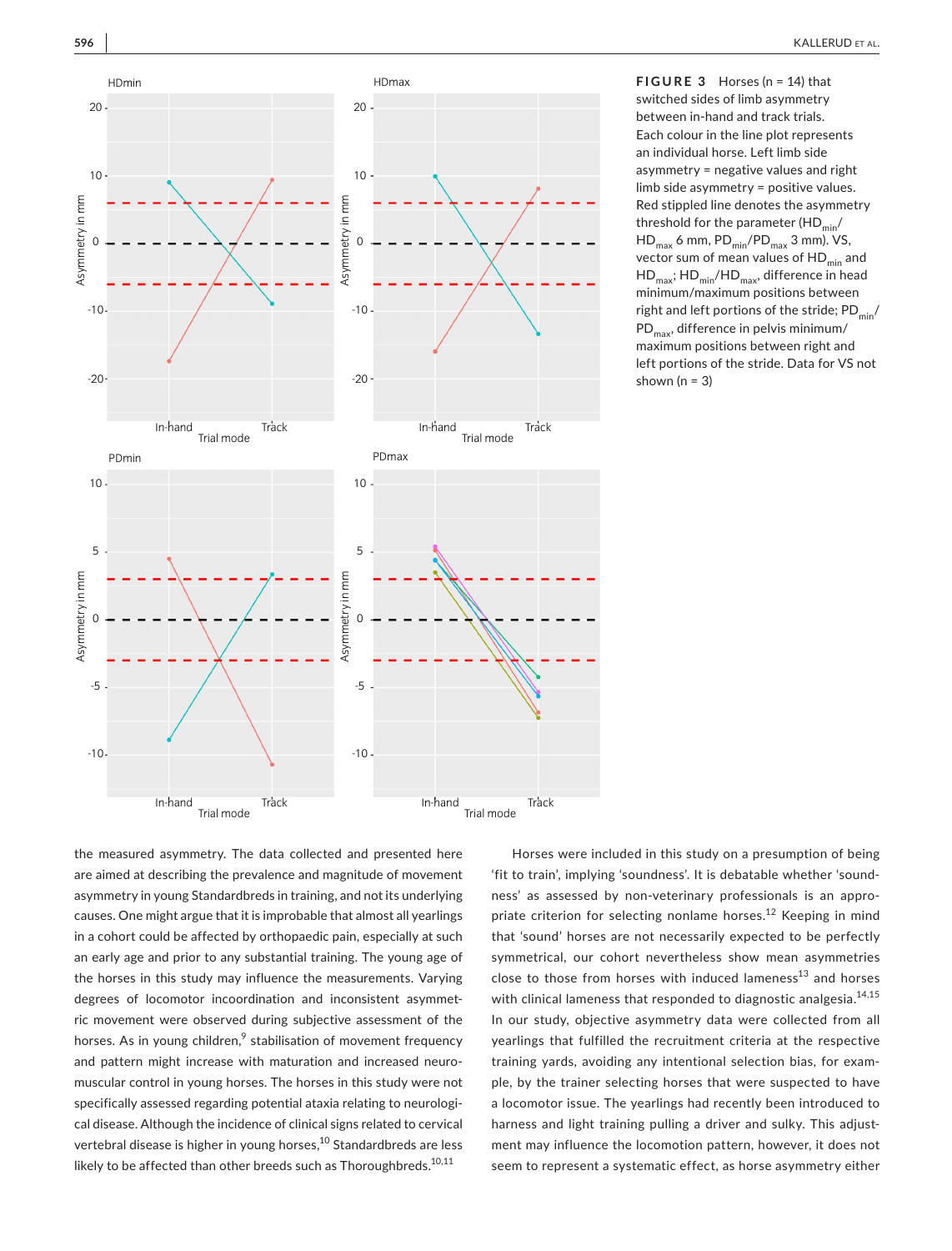**TABLE 2** Increase or decrease in limb asymmetry from in-hand to track trials

|                                 | In hand trial                                                                 | <b>Track trial</b>                                                                                                                                                |                                                                                                                                                               |                                                                                                                         |
|---------------------------------|-------------------------------------------------------------------------------|-------------------------------------------------------------------------------------------------------------------------------------------------------------------|---------------------------------------------------------------------------------------------------------------------------------------------------------------|-------------------------------------------------------------------------------------------------------------------------|
| Parameter, side<br>of asymmetry | No. of<br>horses with<br>values above<br>recommended<br>thresholds<br>in-hand | No. of horses with values<br>above recommended<br>thresholds in hand and<br>during track exercise with an<br>increase in asymmetry from<br>in-hand to track trial | No. of horses with values above<br>recommended thresholds in<br>hand and during track exercise<br>with a decrease in asymmetry<br>from in-hand to track trial | No. of horses with increased<br>values in hand which decreased to<br>below recommended thresholds<br>during track trial |
| $HD_{min}$ , right              | 19                                                                            | 3                                                                                                                                                                 | $\overline{4}$                                                                                                                                                | 12                                                                                                                      |
| $HD_{min}$ , left               | 15                                                                            | 3                                                                                                                                                                 | $\overline{4}$                                                                                                                                                | 8                                                                                                                       |
| $HD_{max}$ , right              | 17                                                                            | 8                                                                                                                                                                 | 3                                                                                                                                                             | 6                                                                                                                       |
| $HD_{\text{max}}$ , left        | 11                                                                            | $\mathbf{1}$                                                                                                                                                      | 2                                                                                                                                                             | 8                                                                                                                       |
| VS, right                       | 16                                                                            | 5                                                                                                                                                                 | 6                                                                                                                                                             | 5                                                                                                                       |
| VS, left                        | 16                                                                            | 5                                                                                                                                                                 | 5                                                                                                                                                             | 6                                                                                                                       |
| $PD_{min}$ , right              | 19                                                                            | $\overline{7}$                                                                                                                                                    | 4                                                                                                                                                             | 8                                                                                                                       |
| $PD_{\min}$ , left              | 18                                                                            | 6                                                                                                                                                                 | $\overline{4}$                                                                                                                                                | 8                                                                                                                       |
| $PD_{\text{max}}$ , right       | 19                                                                            | 7                                                                                                                                                                 | 3                                                                                                                                                             | 9                                                                                                                       |
| $PD_{\text{max}}$ , left        | 18                                                                            | 7                                                                                                                                                                 | $\overline{2}$                                                                                                                                                | 9                                                                                                                       |

*Note:* Change in asymmetry of horses (n = 57) that were classified as asymmetrical based on recommended thresholds for each parameter during inhand trials and did not switch the side of asymmetry between in-hand and track trial.

Abbreviations: HD<sub>min</sub>/HD<sub>max</sub>, difference in head minimum/maximum positions between right and left portions of the stride; PD<sub>min</sub>/PD<sub>max</sub>, difference in pelvis minimum/maximum positions between right and left portions of the stride; VS, vector sum of mean values of HD<sub>min</sub> and HD<sub>max</sub>.

increased or decreased when driving on the track. Consideration should also be given to the effect of the handler of the horse during in-hand trials. Handlers as well as drivers of the horses differed between the yards, and this could potentially influence the measurements. Although a firm surface footing was available for in-hand trials at all yards, material composition was not identical, and weather conditions influenced the firmness of both in-hand and track surfaces. This may have influenced the collected gait data. The material composition and maintenance routines of the trotting tracks in this study were in all cases similar. The focus on compacting the material to create a solid substrate that will allow both horse and sulky to move easily over the surface make these types of tracks less variable between each other than many other horse sport surfaces.<sup>16</sup>

Movement asymmetries in Standardbreds were studied in the early 1980s by use of a novel high-speed cinematographic technique.<sup>17-21</sup> In one study<sup>21</sup> asymmetries in the locomotion patterns of younger Standardbreds were proposed to be a further manifestation of congenital laterality or sidedness. It is not currently known whether movement asymmetry increases, decreases or stabilises with age and training. In 16 Swedish Standardbred trotter yearlings followed over 2.5 years, vertical displacement asymmetry increased during intensified training periods.<sup>22</sup> Alternatively, in a group of French Standardbred horses, younger horses were more asymmetrical across various parameters than older horses.<sup>23</sup> However, without unexercised control groups, it is not possible to differentiate an effect of age from the effect of training in horses. In young horses, the effect of growth on locomotion patterns must also be considered. In our study, neither height at the withers nor the individual

height difference between withers and pelvis, calculated as a potential proxy measure of intensity of growth or growth spurts, were significantly associated with asymmetry variables.

Our data are similar to those of Rhodin et al,<sup>6</sup> where 72.5% of 222 'owner-sound' Warmblood riding horses of different ages had at least one asymmetry parameter above the same asymmetry thresholds applied in our study. Although the magnitude of mean asymmetries of the riding horses matched well with the Standardbreds in our study, the trials in the cited study were included for analysis only if the standard deviation value was below that of its respective trial mean. Objective studies of movement asymmetry have included 'owner-sound' Warmblood riding horses, 6,24,25 polo ponies in training<sup>26</sup> and Thoroughbreds.<sup>27</sup> A shared finding in these studies is that most horses in regular exercise perceived by their owners/riders/trainers as sound show substantial asymmetries during in-hand straight line trot.

We found no associations between asymmetry variables and inhand vs track trials or straight vs oval tracks. However, as there was large individual variation between in-hand and track trials and the possible influence of young age on the results, future studies looking at associations between track design and gait in an older cohort of horses would be interesting. The significant effect of sex on the  $HD_{max}$  parameter was small and with relatively wide confidence intervals and it is of questionable biological significance. Further studies are needed to replicate this finding, and if so, determine what clinical importance it may have.

In the current study, we used the predetermined, manufacturer-recommended thresholds to define and describe the distribution and magnitude of asymmetry. As has been pointed out by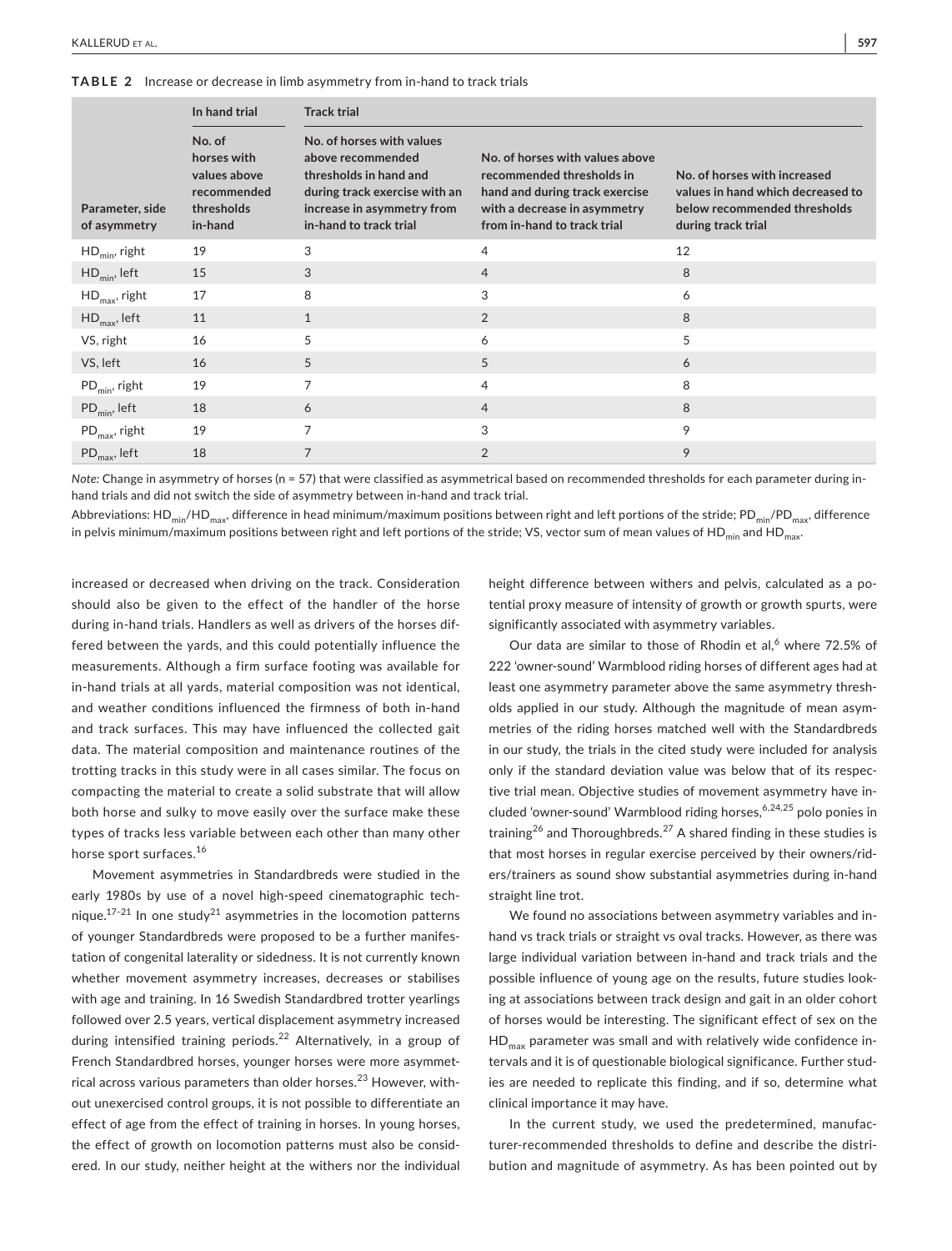others, $27$  the value in applying thresholds may not lie in making a dichotomous assessment of whether a horse is 'diseased' or not, as this can only be decided by a complete clinical evaluation; rather, thresholds might aid in removing clinical bias. It could be argued that it would be better not to apply thresholds to describe the findings in our study to avoid 'mislabelling' or misinterpreting the health status of these horses. However, thresholds allow for easier comparison of the changes in asymmetry between inhand and track measurements and are also in common use with the measurement system applied in this study for both clinical and research purposes.

Our study adds to the scientific knowledge base on movement asymmetries in horses, and specifically young Standardbred trotters. Movement asymmetry was prevalent in our cohort of Standardbred trotter yearlings, with considerable individual variation between trials. Within-trial variability was high, influencing the reliability of the data. Future studies with a longitudinal design are required to provide information on changes in asymmetry over time and to explore potential associations between measured movement asymmetry and the development of clinical lameness.

## **ACKNOWLEDGEMENTS**

We thank the trainers and grooms of the horses for their participation and assistance.

#### **CONFLICT OF INTERESTS**

No competing interests have been declared.

#### **AUTHOR CONTRIBUTIONS**

M. Rhodin and E. Hernlund designed the study and A. Kallerud, E. Hendrickson, M. Hammarberg, M. Rhodin and E. Hernlund collected the data. A. Kallerud, E. Persson-Sjodin and E. Hernlund performed data analysis and statistics. A. Kallerud and C. Fjordbakk wrote the manuscript. All authors contributed to data interpretation and revising the manuscript, as well as read and approved the final manuscript.

## **ETHICAL ANIMAL RESEARCH**

The study was approved by the ethics committee at the Faculty of Veterinary Medicine, Norwegian University of Life Sciences (approval number 14/04723-47).

#### **OWNER INFORMED CONSENT**

A signed consent form was obtained from trainers of all horses included in the study.

#### **PEER REVIEW**

The peer review history for this article is available at [https://publons.](https://publons.com/publo n/10.1111/evj.13302.) [com/publo n/10.1111/evj.13302](https://publons.com/publo n/10.1111/evj.13302.).

### **DATA ACCESSIBILITY STATEMENT**

The data that support the findings of this study are available from the corresponding author upon reasonable request.

# **ORCID**

*Anne S. Kallerud* <https://orcid.org/0000-0002-3138-7362> *Emma Persso[n-Sjo](https://orcid.org/0000-0003-0575-2765)din* <https://orcid.org/0000-0002-0331-6970> *Marie Rhodin* <https://orcid.org/0000-0003-0575-2765> *Elin Hernlund* <https://orcid.org/0000-0002-5769-3958>

## **REFERENCES**

- 1. Keegan KG, Dent EV, Wilson DA, Janicek J, Kramer J, Lacarrubba A, et al. Repeatability of subjective evaluation of lameness in horses. Equine Vet J. 2010;42:92–7.
- 2. Hammarberg M, Egenvall A, Pfau T, Rhodin M. Rater agreement of visual lameness assessment in horses during lungeing. Equine Vet J. 2016;48:78–82.
- 3. Arkell M, Archer RM, Guitian FJ, May SA. Evidence of bias affecting the interpretation of the results of local anaesthetic nerve blocks when assessing lameness in horses. Vet Rec. 2006;159:346–8.
- 4. Mitchell JB, Mitchell JS, Nolan PM, Ross MW. The North American Standardbred.In: Ross MW, Dyson SJ, editors. Diagnosis and management of lameness in the horse. St. Louis, Missouri: Elsevier Inc., 2011; p. 1022.
- 5. Keegan KG, Kramer J, Yonezawa Y, Maki H, Pai PF, Dent EV, et al. Assessment of repeatability of a wireless, inertial sensor-based lameness evaluation system for horses. Am J Vet Res. 2011;72:1156–63.
- 6. Rhodin M, Egenvall A, Andersen PH, Pfau T. Head and pelvic movement asymmetries at trot in riding horses in training and perceived as free from lameness by the owner. PLoS One. 2017;12:e0176253.
- 7. Equinosis. USER MANUAL LL2017v.1.1. 2017.
- 8. Buchner HHF, Savelberg HHCM, Schamhardt HC, Barneveld A. Head and trunk movement adaptations in horses with experimentally induced fore- or hindlimb lameness. Equine Vet J. 1996;28:71–6.
- 9. Jeng S-F, Liao H-F, Lai J-S, Hou J-W. Optimization of walking in children. Med Sci Sports Exerc. 1997;29:370–6.
- 10. Levine JM, Ngheim PP, Levine GJ, Cohen ND. Associations of sex, breed, and age with cervical vertebral compressive myelopathy in horses: 811 cases (1974–2007). J Am Vet Med Assoc. 2008;233:1453–8.
- 11. Levine JM, Scrivani PV, Divers TJ, Furr M, Mayhew IJ, Reed S, et al. Multicenter case-control study of signalment, diagnostic features, and outcome associated with cervical vertebral malformation-malarticulation in horses. J Am Vet Med Assoc. 2010;237:812–22.
- 12. Dyson S, Greve L. Subjective gait assessment of 57 sports horses in normal work: a comparison of the response to flexion tests, movement in hand, on the lunge, and ridden. J Equine Vet Sci. 2016;38:1–7.
- 13. Rhodin M, Pfau T, Roepstorff L, Egenvall A. Effect of lungeing on head and pelvic movement asymmetry in horses with induced lameness. Vet J. 2013;198:e39–e45.
- 14. Maliye S, Voute LC, Marshall JF. Naturally-occurring forelimb lameness in the horse results in significant compensatory load redistribution during trotting. Vet J. 2015;204:208–13.
- 15. Maliye S, Marshall JF. Assesment of compensatory effect of clinical hind limb lameness in horses: 37 cases (2011–2014). J Am Vet Med Assoc. 2016;249:940–4.
- 16. Hobbs SJ, Northropp AJ, Mahaffey C, Martin JH, Murray R, Roepstorff L, et al. Equine surfaces white paper. Lausanne, Switzerland: Fédération Équestre Internationale (FEI), 2014.
- 17. Fredricson I, Drevemo S, Dalin G, Hjertén G, Björne K. The application of high-speed cinematography for the quantative analysis of equine locomotion. Equine Vet J. 1980;12:54–9.
- 18. Drevemo S, Dalin G, Fredricson I, Hjertén G. Equine locomotion: 1. The analysis of linear and temporal stride characteristics of trotting Standardbreds. Equine Vet J. 1980;12:60–5.